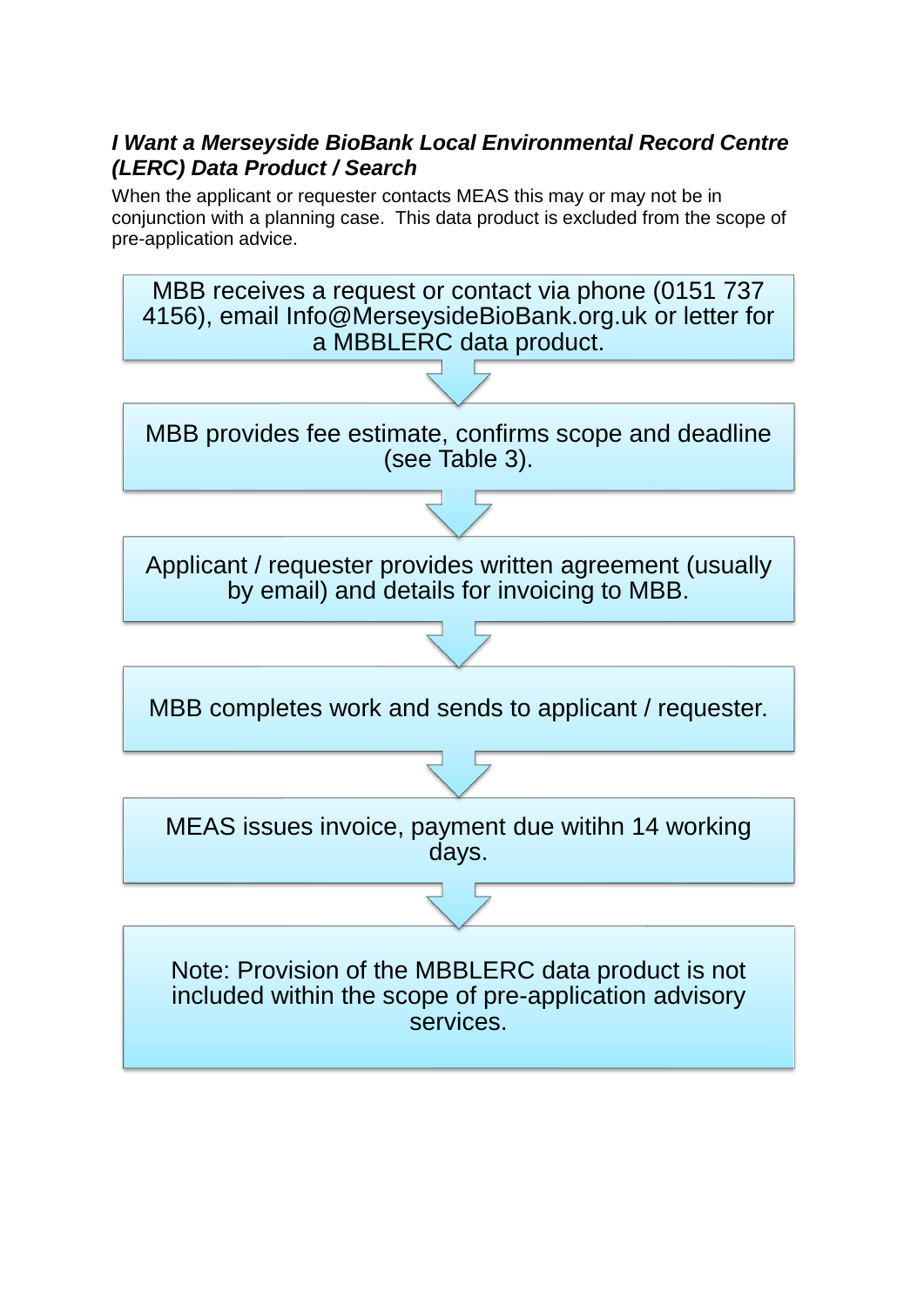# *Merseyside BioBank LERC*

- 1. [Merseyside BioBank](https://activenaturalist.org.uk/mbb/) is the Local Environmental Records Centre (LERC), an environmental BioBank information service, for North Merseyside. We cover the authority districts of Liverpool, Sefton, Knowsley and St Helens. As a member of the Association of Local Environmental Records Centres (ALERC) and part of the National Biodiversity Network (NBN), we collect and collate information on wildlife within our region, on a not-for-profit basis, and encourage and support the recording of wildlife.
- 2. The Merseyside BioBank database holds electronic copies of wildlife records provided from a wide range of sources, including; local naturalists, volunteer recorders, local natural history groups, professional consultants and national recording schemes and societies.
- 3. The wildlife records we hold are available to help others better understand the biodiversity of North Merseyside.
- 4. Records shared with us are held alongside thousands of others which together form an evidence base that underpins conservation, decision making, forward planning and development throughout Merseyside so helping to conserve and protect biodiversity in our rapidly developing region and beyond.
- 5. Our services are usually free to not-for-profit organisations, the public and local naturalists. There is a charge for consultancies, developers, other commercial bodies and funded work.
- 6. If you require one or more of our services or are unsure about whether we can help you, please do not hesitate to get in contact with us. We are constantly expanding on our services in response to the needs of our customers and welcome any feedback that you are able to provide.
- 7. If you would like to know about the distribution of a species or be provided with a list of species/habitats for a particular site, let us know and we will search through our database for the relevant records and provided them to you in a variety of forms such as our Biodiversity Information Reports (picture right).



8. Table 3 below sets out details of the scope of Merseyside BioBank data, products, services and charging.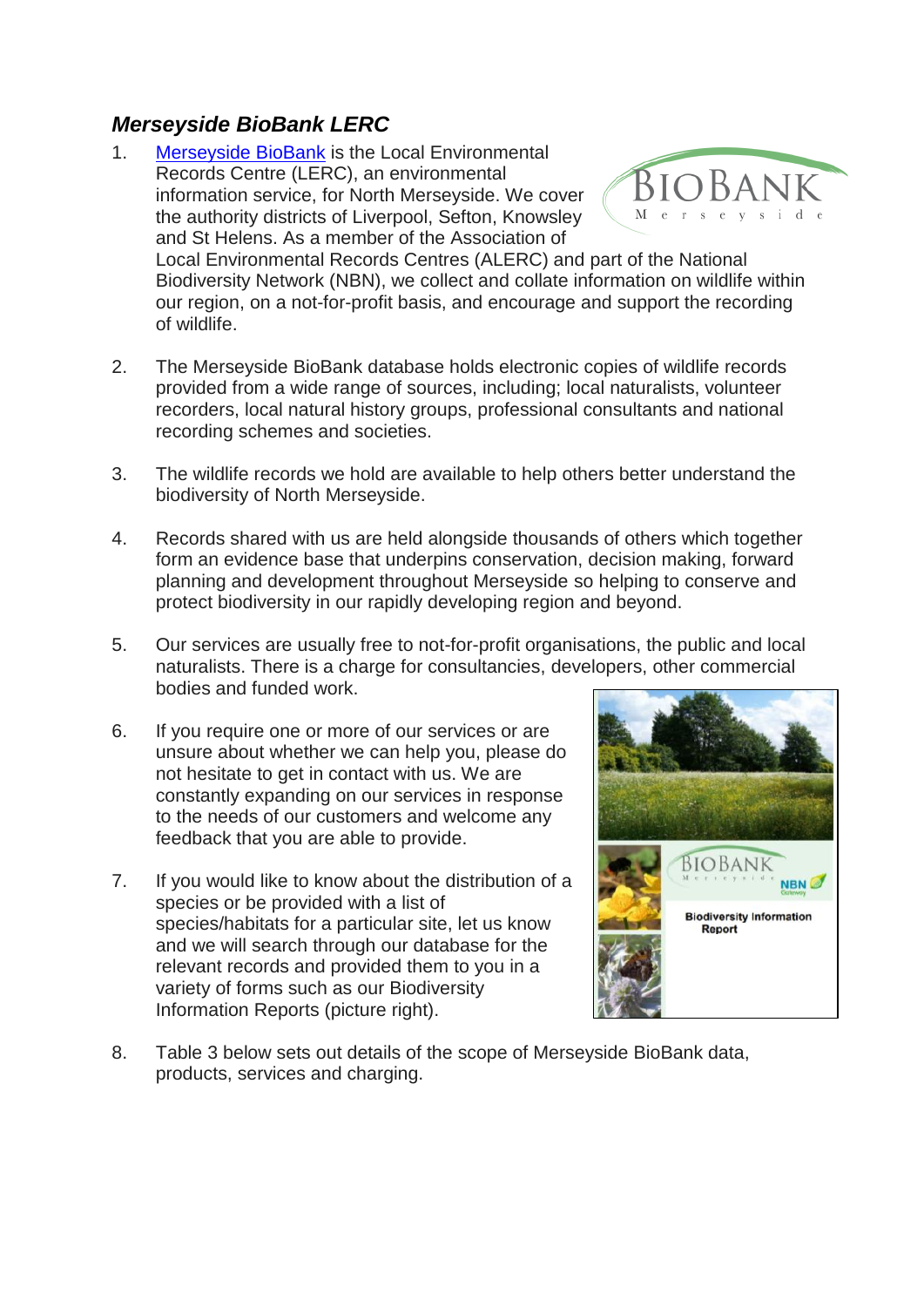*Table 3 – Merseyside BioBank Local Environmental Record Centre data product (search)*

| <b>BioBank Local</b><br><b>Environmental</b><br><b>Record Centre</b><br>data product<br>(search)       | <b>Description</b>                                                                                                                                                                   | <b>Standard</b><br>of Service                                                    | <b>Charges</b>                                               |
|--------------------------------------------------------------------------------------------------------|--------------------------------------------------------------------------------------------------------------------------------------------------------------------------------------|----------------------------------------------------------------------------------|--------------------------------------------------------------|
| Desk Based Data<br>products:<br>Merseyside BioBank<br><b>Local Environment</b><br><b>Record Centre</b> | Data products and services as per<br>Appendix 2.1 and are restricted to<br>Knowsley, Liverpool, Sefton and St.<br>Helens. The procedure that we follow is<br>set out in Appendix 1.4 | 5 working<br>days from<br>written<br>acceptance<br>of quotation<br>by requester. | As per MBB<br>published charging<br>policy (Appendix<br>2.1) |

# *Merseyside BioBank Local Environment Record Centre (LERC) Data Products and Services – Charging Policy*

#### **Commercial users**

We define commercial users thus: commercial bodies, consultants, non-supporting bodies, those undertaking sponsored research and any other user that does not qualify as a non-commercial user (see below).

The fee is for the provision of a licence to reuse the data returned from the Merseyside BioBank Local Environment Record Centre data products and services (the products and services) as set out in the schedule below. The licence provides permission to reproduce the Merseyside BioBank data for commercial purposes (such as commercial advice, services and/or publications) restricted solely to that specific, unique Merseyside BioBank commercial enquiry. The permission excludes use or interpretation of those data for any other commercial purpose or commercial uses whatsoever.

For the avoidance of doubt, the licence fee does not include any element of Merseyside BioBank database assembly, data collection, and database maintenance or database management and relates solely to the licence for the re-use and interpretation of those data for unique commercial purposes.

## **Standard data product fee is £175 + 60\* (excl VAT) -** this includes:

- A standard report of all designated species within the search area to 2000 metres from a user defined point;
- Priority Habitat coverage;
- Detailed Phase 1 and NVC information where available to 500m;
- The provision of Local Site citations where available to 2000m;
- Liverpool Ecological Network elements of Core Biodiversity Area, Stepping Stones, Habitat Linkages, and Nature Improvement Areas to 2000 metres; and
- \*Priority Bird data from the Lancashire Bird Group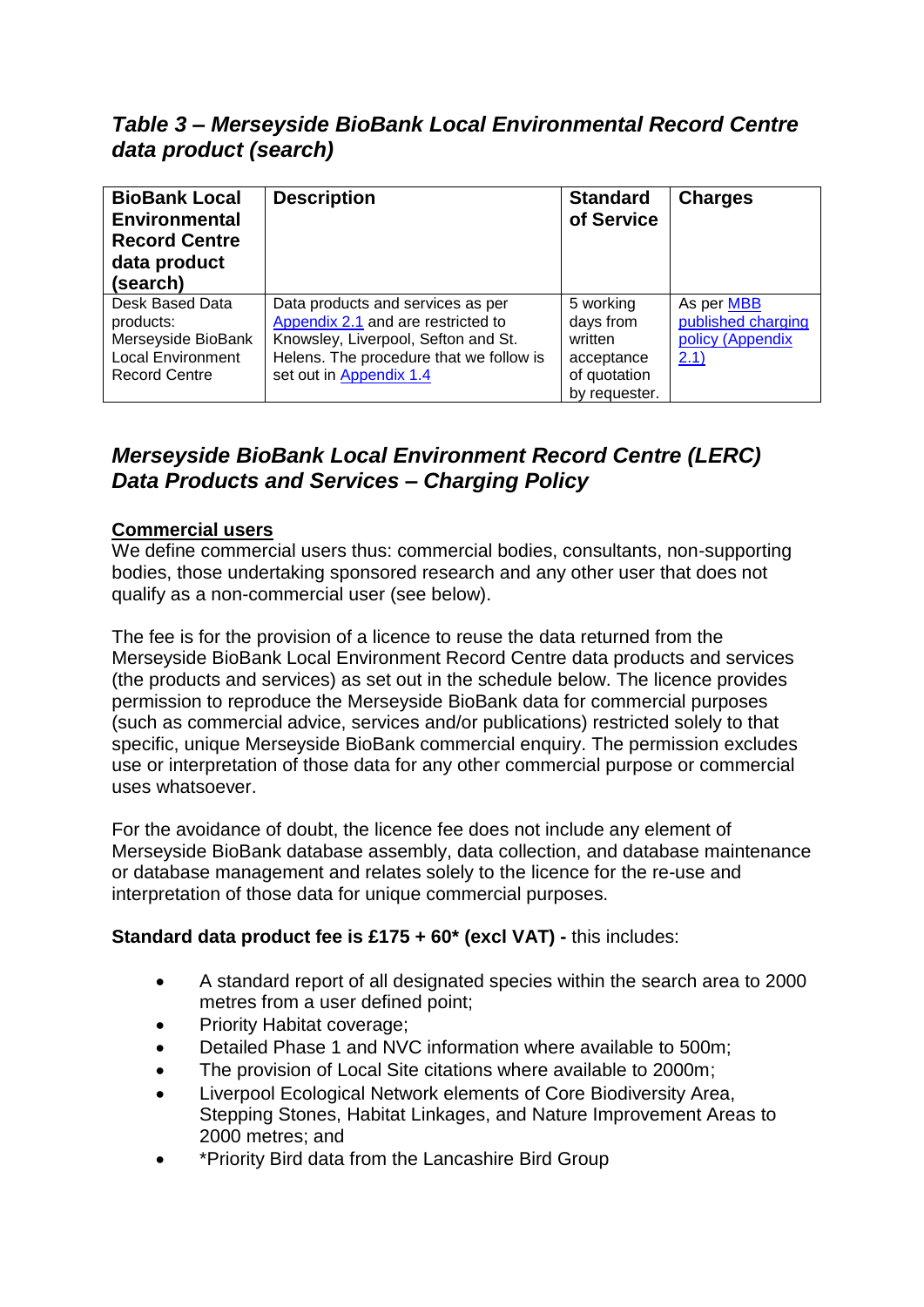#### **Data product fee for single householder application is £125 (excl VAT) -** this includes:

- A standard report of all designated species within the search area to 1000 metres from a user defined point;
- Priority Habitat coverage;
- Detailed Phase 1 and NVC information where available to 200m;
- The provision of Local Site citations where available to 1000m; and
- Liverpool Ecological Network elements of Core Biodiversity Area, Stepping Stones, Habitat Linkages, and Nature Improvement Areas to 1000 metres.

**Reduced data product fee of £90 (excl VAT)** may be applied for searches that only require records for certain restricted taxonomic groups with a search radius of 2000 metres or less.

Data searches will normally be scheduled, and products supplied within 5 working days following confirmation of quotation. If a faster turnaround is required, please contact Merseyside BioBank to discuss your requirements.

**Overlapping Data Product Requests -** Instances of data requests where a Search Area falls outside the boundary covered by Merseyside BioBank may, at the discretion of Merseyside BioBank staff, be reduced in cost to reflect costs of approaching an alternate LERC. Reduced charges will be proportionate to the area omitted from the search but will not be less than £90 (excl VAT).

## **Additional Service Rates and Non-Standard Products**

Merseyside BioBank is able to provide other bespoke and unique data services and products beyond the scope of our standard product. An indication of these products and services are outlined below. Please contact Merseyside BioBank (0151 737 4156 or [Info@MerseysideBioBank.org.uk\)](mailto:Info@MerseysideBioBank.org.uk) to detail your requirements and for a quote:

**Non-Standard Search** – Requests for a search in excess of 12.56km<sup>2</sup> will be charged at £175 then £8 per additional km<sup>2</sup> up to 78km<sup>2</sup> then £5 per additional km<sup>2</sup> **.** Data provided as a summary report (standard product) and as spatial layers (GIS).

**The Liverpool City Region Ecological Network Data Products services -** the Liverpool City Region Ecological Network is included within the Local Environmental Record Centre standard data product fee:

• **Liverpool City Region Ecological Network-only** data product services are charged at £100 (excl VAT) for commercial users.

## **Local Wildlife Sites**

Merseyside BioBank provides Local Site information for North Merseyside free of charge on behalf of the *North Merseysied Local Sites Partnership* for both